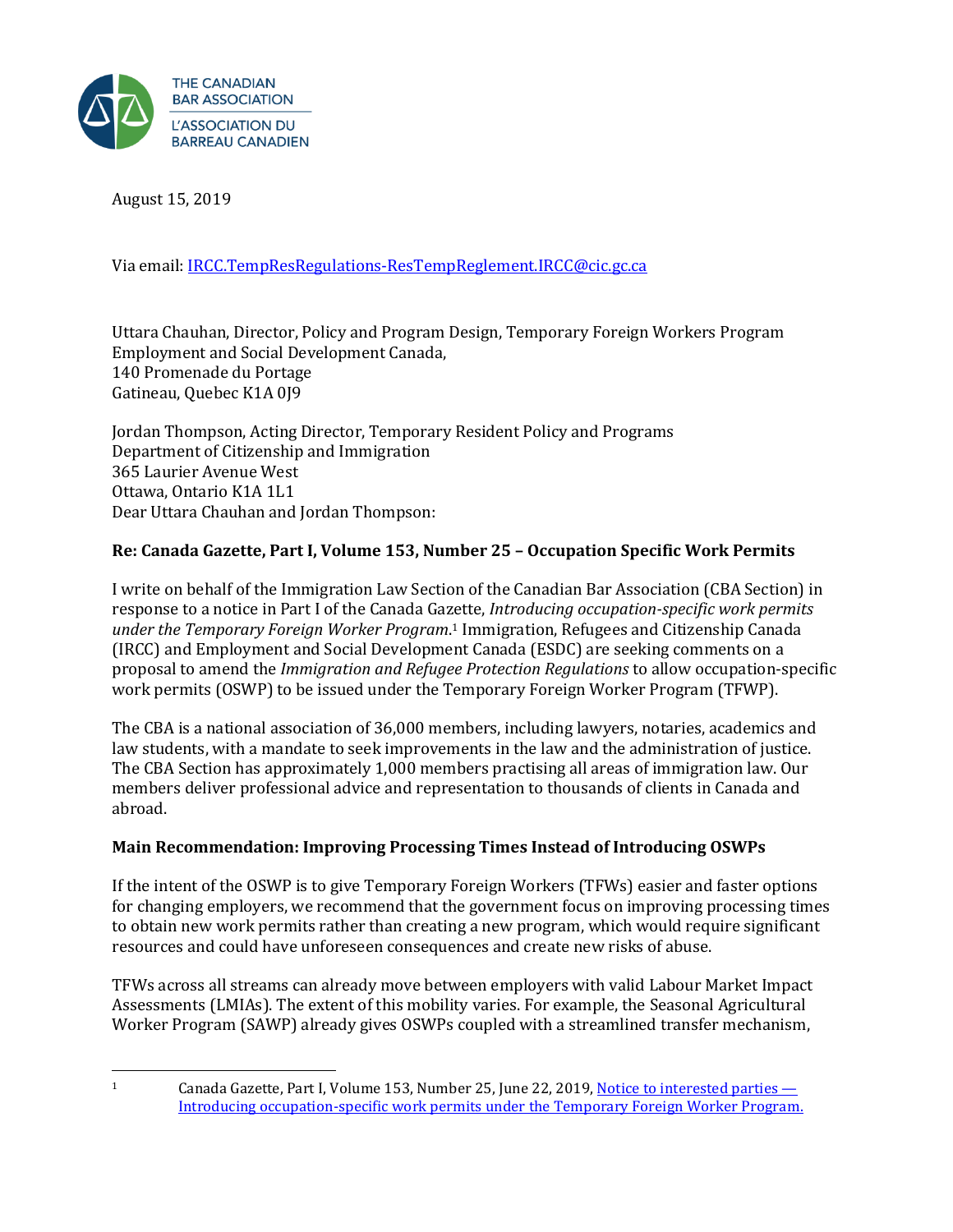while agricultural and low-wage streams allow TFWs to request a transfer to another LMIAapproved employer with the processing of a new work permit.

We believe a concerted focus on expedited work permit processing, supported by consistent service delivery standards, is the best way to promote TFW mobility. This approach would ensure TFWs remain in approved workplaces subject to TFWP oversight mechanisms.

While we oppose the proposal for OSWPs, we offer suggestions for improvement in case the government moves forward with this proposal. For ease of reference, our comments respond to the questions in the notice.

#### **(1) Would an occupation-specific work permit increase the likelihood that foreign workers would seek out better job opportunities within their occupation? What barriers to mobility would persist?**

While OSWPs would reduce barriers to mobility, TFWs with OSWPs would continue to face barriers to mobility beyond those faced by Canadians and permanent residents.

TFWs would still need to obtain a job offer from an employer with a valid LMIA, which limits their options. The LMIA requirement will restrict TFWs ability to test the market as their wages will be tied to the LMIA wage regime. TFWs may also have difficulty identifying employers with valid LMIAs unless a mechanism is created to connect them to these employers.

The LMIA requirement is needed to prevent employers from using the OSWP mechanism to circumvent other TFWP rules or to create competition for Canadians seeking employment. This requirement also allows for closer monitoring of employer compliance.

Vulnerable TFWs may lack the education and information needed to compare different job opportunities and decide which is better for them. For example, a TFW may be enticed by a recruiter to accept a position in a city that offers a few more cents an hour in wages without appreciating that their current position in a rural community offers benefits such as a potential path to permanent residency.

#### **(2) What positive impacts would this occupation-specific work permit have for temporary foreign workers? What concerns or challenges would it pose, and how could these concerns be mitigated?**

The OSWP would reduce costs and processing times for TFWs as they would no longer need to obtain a separate work permit if their prospective employer has a valid LMIA. TFWs may be more willing to leave abusive or poor work environments if they have reduced barriers to changing employers and a clear path to finding new employers with LMIAs.

There is a risk that TFWs may not know whether employers they are considering possess valid LMIAs. Employers may not understand they need a valid LMIA to extend a job offer to a TFW. If the work permit states that it is occupation-specific, an unsophisticated employer may mistakenly assume they can hire a TFW in that occupation without securing LMIA approval. An unscrupulous recruiter may convince a TFW to take a job from any employer without appreciating the required LMIA process. By taking a position without an LMIA, the TFW could disappear from government oversight and be at greater risk of abuse.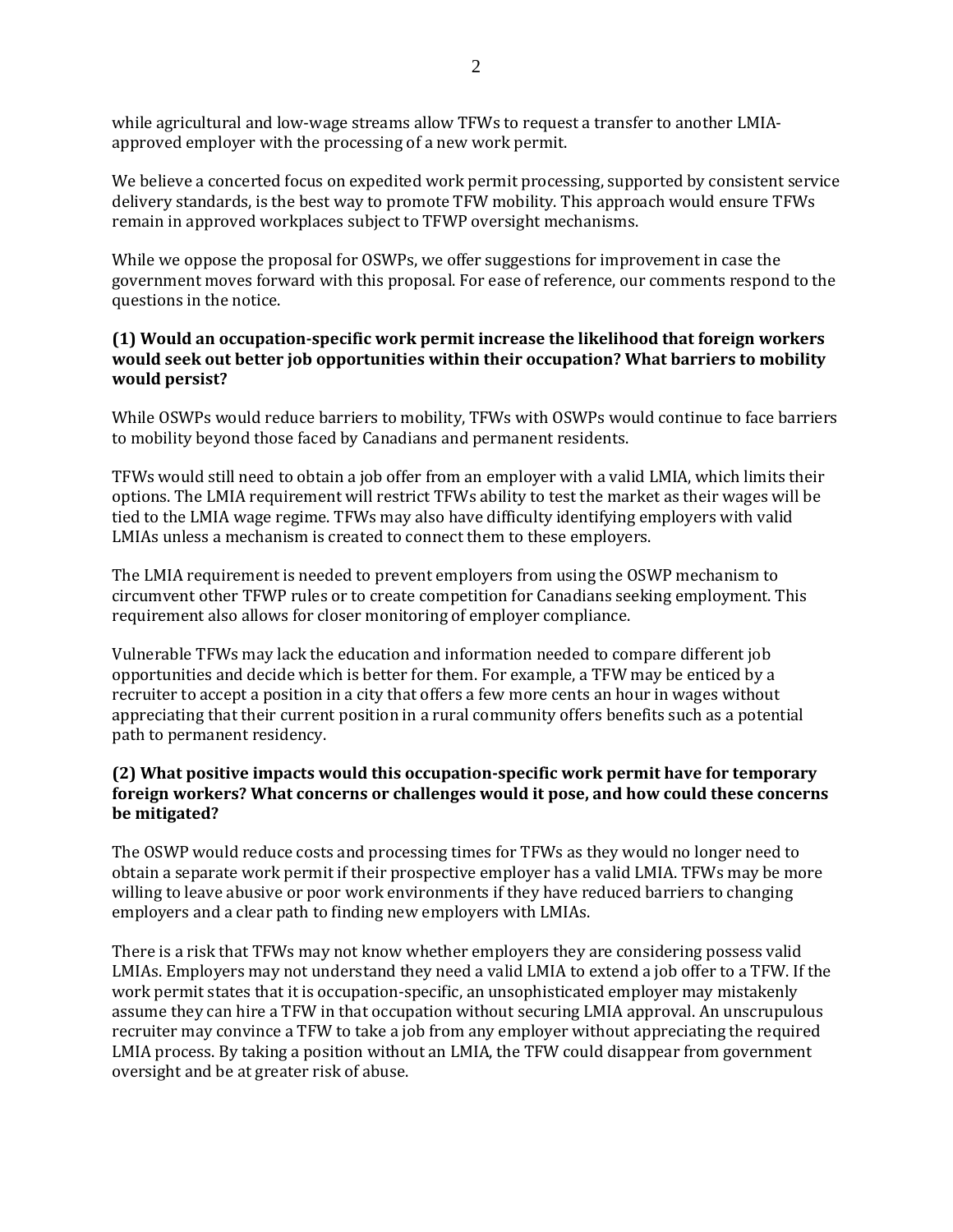The government could mitigate these concerns through an education campaign about the program, but it will be challenging to inform unsophisticated parties about this complex program.

### **(3) What positive or negative impacts would this work permit have for employers and Canadian and permanent resident workers in Canada?**

While the program would allow employers to onboard TFWs who are already in Canada and hold OSWPs more efficiently, the OSWP may nonetheless fail to meet employers' needs.

The LMIA process is a significant investment for employers, who expend time and resources to train employees. For example, farm employers pay between \$8,000 to \$12,000 per worker in costs associated with TFWP employer obligations. <sup>2</sup> With the OSWP, an employer could make a significant investment in the LMIA process, only to see TFWs leave their position shortly after to work for another employer. The high costs of the process could potentially bankrupt employers, especially small employers who pay for transportation, recruitment and other skills training costs for TFWs.

Employer-specific work permits give employers the predictability needed to meet critical labour needs. The OSWP could make it harder for employers to retain their employees and exacerbate labour shortages. With the departure of a TFW, an employer would be left to restart the recruitment process. With labour shortages across most regions of Canada, employers may have difficulty filling a vacancy with a Canadian, permanent resident, or another TFW.

The OSWP may also have a negative impact on TFWs. With increased mobility, there is a greater likelihood that TFWs will leave their employment, which could make employers more reluctant to extend permanent job offers and support TFWs in seeking permanent residency.

## **(4) Should there be a designated time period (e.g. first two months after starting a job contract) when foreign workers are not permitted to change jobs?**

The CBA Section recommends a designated period of at least six months where TFWs would not be permitted to change jobs unless they obtain a new work permit. TFWs facing abuse would not need to wait the designated time as they would be eligible for open work permits for vulnerable workers.<sup>3</sup> The designated period would recognize the significant investment employers make to obtain LMIAs and offer some stability to employers while giving TFWs the flexibility to change employers if needed. We also recommend a tracking mechanism that requires employers to register the employment relationship so the designated period can be monitored.

If an employer solicits TFWs from their competitors for a slightly higher wage and the new employer reaps the benefit of out-of-pocket expenses incurred by the first employer, including the costs of the TFW's flight, recruitment and work permit, the subsequent employer should be required to reimburse the initial employer a portion of or all of their costs.

<sup>&</sup>lt;sup>2</sup> Addressing Labour Shortages in the Agriculture & Agri-food Industry through a National Workforce [Action Plan,](https://cahrc-ccrha.ca/sites/default/files/RevisedAgAgrifoodWorkforceActionPlan-EN-Feb132015.pdf) Labour Task Force, (2013); [Multiplying Mushroom Sector Opportunities with Rural](https://cahrc-ccrha.ca/sites/default/files/Emerging-Issues-Research/Multiplying%20Mushroom%20Sector%20Opportunities%20with%20Rural%20Cdn%20Growth.pdf)  [Canadian Population Growth,](https://cahrc-ccrha.ca/sites/default/files/Emerging-Issues-Research/Multiplying%20Mushroom%20Sector%20Opportunities%20with%20Rural%20Cdn%20Growth.pdf) Canadian Agricultural Human Resource Council (2017).

<sup>3</sup> [Vulnerable foreign workers who are victims of abuse,](https://www.canada.ca/en/immigration-refugees-citizenship/services/work-canada/permit/temporary/vulnerable-workers.html) Immigration, Refugees and Citizenship (2019).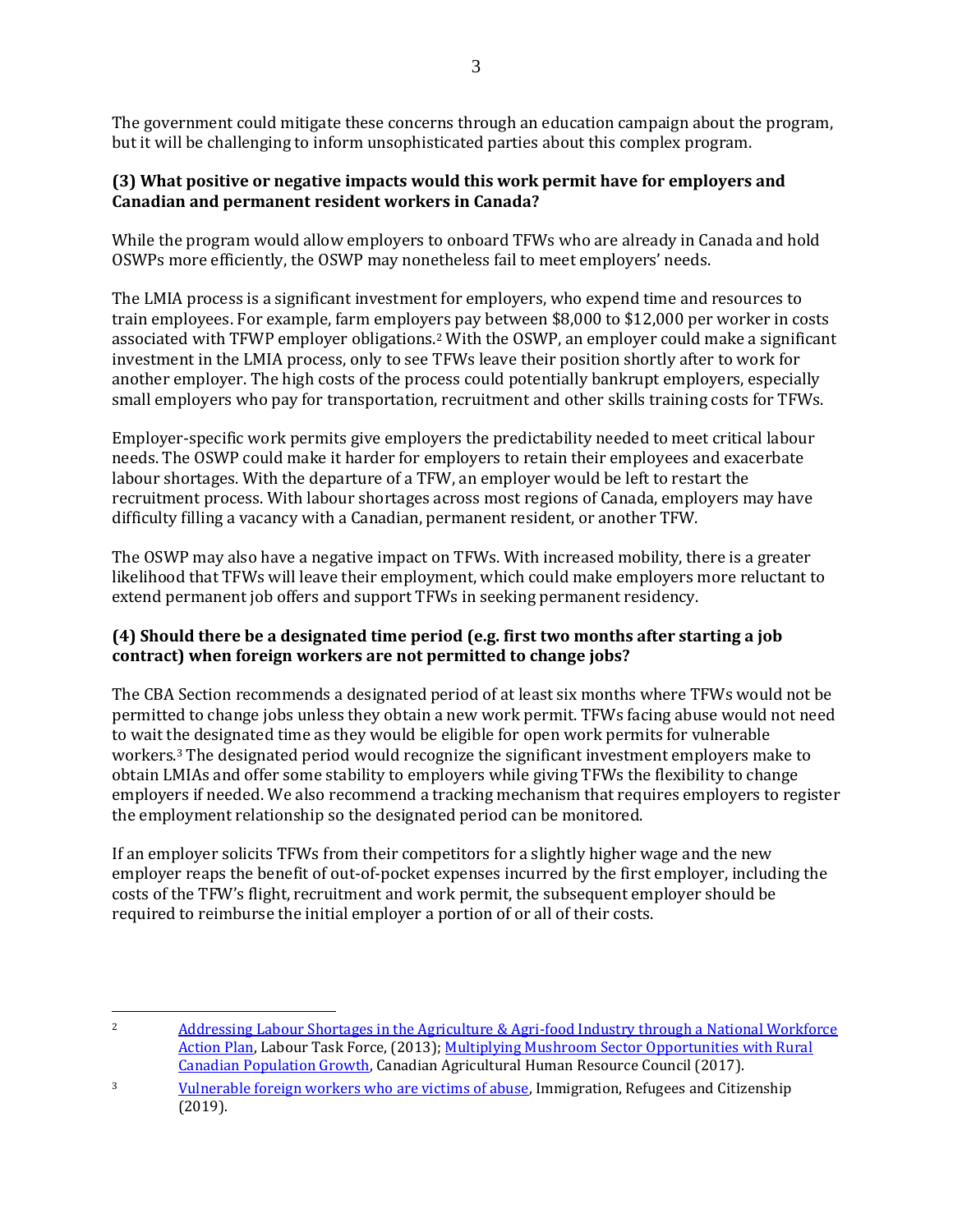### **(5) Would additional supports be required to help temporary foreign workers find a new employer in Canada with a valid Labour Market Impact Assessment in their occupation? If so, what kind of supports should be considered and who should provide them?**

The CBA Section recommends establishing a database to match TFWs in Canada with employers with valid LMIAs. The database would give employers and TFWs accurate information and would reduce the risk of TFWs being persuaded by unscrupulous recruiters to take jobs from employers who do not hold valid LMIAs. Only employers with valid LMIAs would have access to the database.

The government should enhance communication to TFWs, with materials in many languages outlining TFW mobility options in all program streams and how to access those options. These communications should also describe workplace protections in provincial legislation such as prohibitions against employer reprisals (as in Ontario's *Employment Standards Act*).<sup>4</sup>

If an OSWP is introduced for seasonal users of agricultural and low-wage program streams, the government should assess the best practices associated with transfers in the SAWP and adopt these practices in other streams. This would include holding annual meetings with stakeholders to assess overall program efficacy, giving an opportunity to review contracts, and responding to changes in policy, programs or the broader labour market.

The government should also consider creating an independent liaison service for all program streams outside of SAWP with similar functions to consular liaison officers in SAWP. An independent liaison office would have a mandate to offer conflict resolution services, contribute to overall program oversight (including approval of transfers), and provide communications support to assist TFW seeking mobility from their current workplaces. This office would also offer an ombudsman-like function for employers and TFWs seeking to appeal results of integrity inspections, particularly those triggered by abuse complaints. The office's independence would enhance the trust of TFWs and employers in the broader TFWP and associated integrity regime.

## **(6) With greater mobility of foreign workers, what kind of mechanisms should the departments consider to track foreign workers and their new employers for compliance purposes?**

We recommend that the OSWP clearly state as a condition that the work authorization is only for an employer holding a valid LMIA for the specified occupation. IRCC or Service Canada (SC) should establish a monitoring system to verify that TFWs continue to occupy the authorized occupation with any subsequent employer and that they remain employed by employers holding valid LMIAs.

Both TFWs and employers should have reporting obligations. We suggest that:

- When hiring an OSWP-holder, a new employer could be required, within 10 days of the hire, to provide the contact information of the TFW, work permit number, SIN and LMIA #, and to confirm the intended duration of the employment, location, position, main tasks, salary and other working conditions.
- Each employer (initial or subsequent) could be required to report electronically to IRCC/SC via an online form or their account on the IRCC portal the date and reason for the end of an employment relationship with the holder of an OSWP within 10 days.

<sup>4</sup> *Ontario Employment Standards Act,* S.O. 2000, Chapter 41 at s. 74.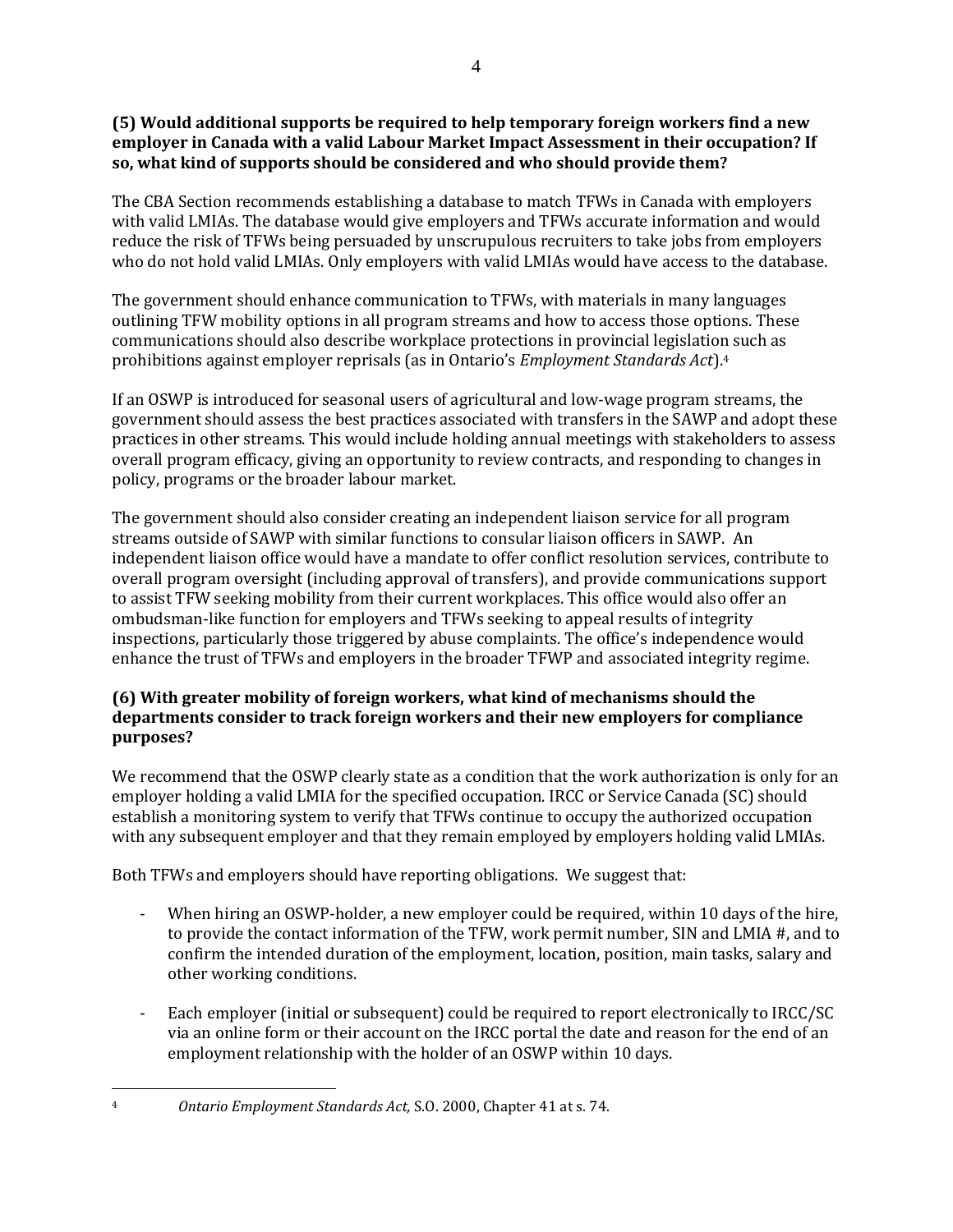- Prior to accepting a new job offer, OSWP-holders could be required to report to IRCC/SC electronically with the contact information of their new employer. They could then obtain a copy of the LMIA and full details about the approved employment conditions. This information would allow TFWs to verify the authorizing conditions of their employer.
- Companies employing OSWP-holder could be required to regularly give IRCC and/or SC the list of OSWP holders employed during that period and the LMIA # for each TFW.
- If OSWP-holders leave Canada when their work permit expires or earlier, they could be required to notify IRCC/SC of details of their last Canadian employment and the LMIA #.

To successfully implement these reporting mechanisms, community organizations and NGOs will likely need to inform and support OSWP holders.

#### **(7) Is there a need to clarify or amend the responsibilities of employers and foreign workers in light of this new work permit?**

The rules and mechanisms of the new OSWP stream should be clearly communicated to TFWs when they apply for a permit and to employers applying for an open LMIA. Efforts should also be made to reach out to employers who are not regular users of the TFWP but may consider hiring an OSWPholder. TFWs should receive detailed information about the limits of their ability to change employers, their responsibility to ensure any future employer holds a valid LMIA for their occupation, and their reporting obligations if they change employers. In addition to a condition that the permit is valid only for an occupation in which an LMIA has been granted, as suggested in the response to Question 6, the OSWP could bear an explicit warning to employers that they should seek advice if in doubt about their ability to hire the permit holder. This may help avoid situations where a TFW is hired by an employer in good faith but with no LMIA, as the employer believed the permit holder could work in the occupation stated on the permit without an LMIA.

Employers applying for open LMIAs should be clearly informed of the legal options TFWs with OSWPs have to leave them for another employer and should be warned that inappropriate or abusive behaviors on their part may lead to complaints and sanctions. They should also be reminded that all obligations arising from the approved LMIA apply for any new employment relationship they enter with a TFW for the specific occupation.

We recommend that third parties such as recruiters be prohibited from being employers of record on work permits, even if they facilitate payroll. This prohibition would make it clear that employers are responsible for compliance and could potentially be held liable for breaches. It would also help protect TFWs from unscrupulous recruiters.

#### **(8) Should additional changes be made to the work permit process to further support foreign worker mobility?**

#### *Improving Processing Times*

A current barrier to TFW mobility is the processing times for a new LMIA and work permit. Assuming employers have or can obtain blanket LMIAs, there should be any easy method to add a name to an LMIA with service standards of 48 to 72 business hours. We also recommend that the government develop innovative ways to vary work permits. Driving to a border to flagpole should not be the primary alternative to online filing.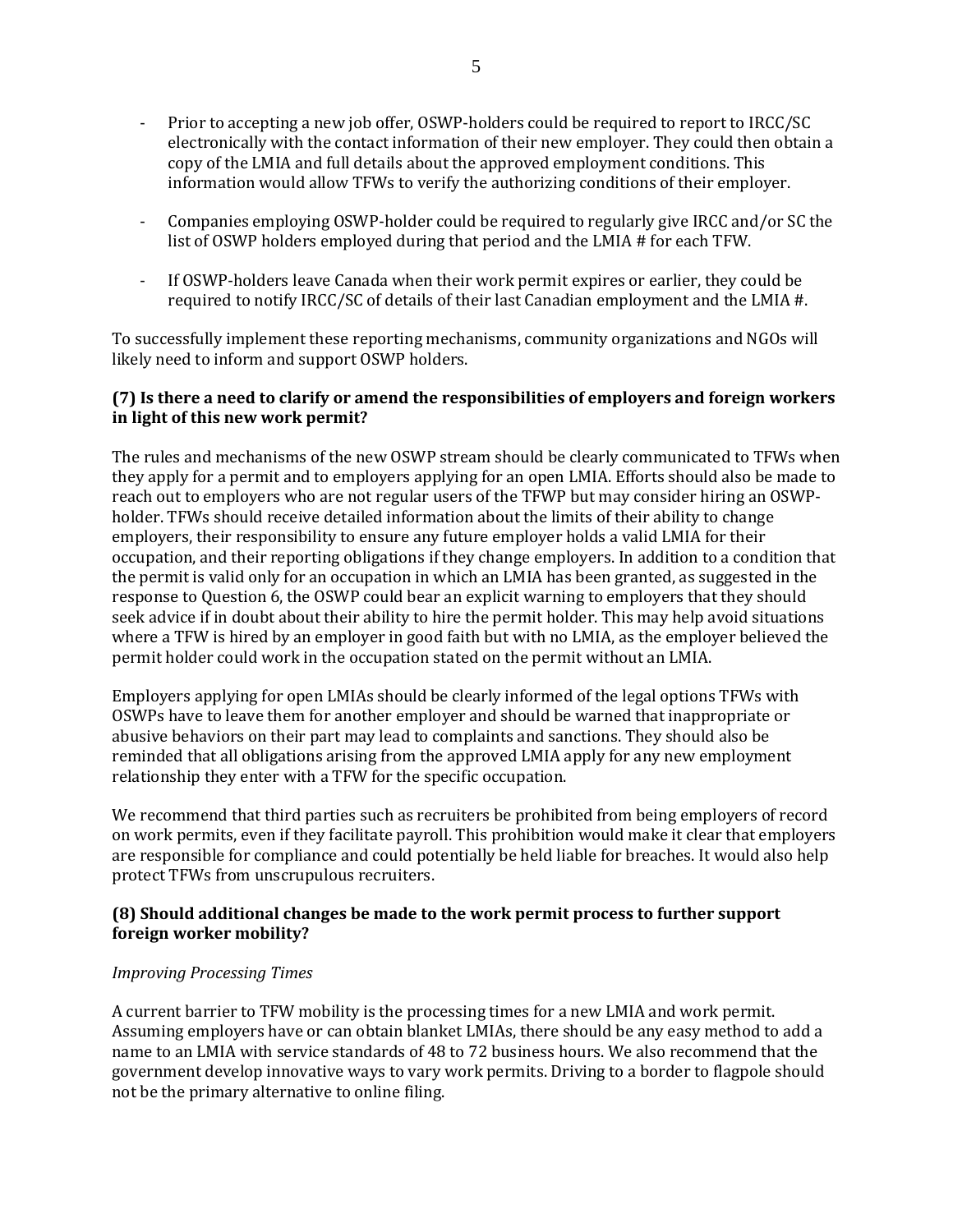We recommend allocating dedicated resources at local IRCC offices or processing centres for these cases, and that IRCC consider mobile offices where officers come to TFWs. For example, the Philippines Government sends representatives from its Consulate in British Columbia to Yellowknife to process passport extensions. IRCC could do something similar. Since low skilled workers and agricultural workers may not have the internet and computer access needed to file online applications, having IRCC officers come to them may expediate processing. Alternatively, SC could approve and issue a new work permit when a TFW comes to a SC office with a new LMIA.

## *Encouraging TFWs to Obtain Legal Advice*

It is often difficult for TFWs, many of whom are unsophisticated and do not speak English or French as their first language, to understand program rules and processes. Many employers relying on TFWs are owner/operators or small companies that do not have the resources to assist TFWs with applications or point them to the IRCC website.

The government could consider designating duty counsel to assist TFWs with their paperwork and reviewing their unique immigration circumstances. Guidelines on the scope of the program could be established, potentially including a one-on-one consultation with the lawyer and a follow-up review of the application before it is filed. The CBA Section could help IRCC develop a network of qualified immigration lawyers that could assist with these cases. Alternatively, lawyers or law firms could make proposals to be preferred service providers to assist TFWs based on a fixed fee rate for a guaranteed volume of cases. These proposals could include translation since many lawyers are multilingual or have staff that are.

Some recruiters and consultants take advantage of TFWs or offer them inadequate representation. IRCC should dedicate resources from the \$51.9 million allocated in budget 2019 for protecting people from unscrupulous immigration consultants to educating vulnerable TFWs and employers.<sup>5</sup>

### *Simplifying the Process for Visa-Required Foreign Workers*

Many TFWs come from countries requiring a visa so when a work permit is extended, the Temporary Resident Visa (TRV) does not correspond with the new work permit's validity. This inconsistency imposes a cost on the TFW on top of the cost to vary and extend a work permit. It also places a burden on TFWs who may want to travel home for a family emergency but find they cannot return to Canada without first applying for a new TRV. TFWs may decide not to travel for fear they would not be permitted to return. IRCC should have the Case Processing Centre Edmonton issue corresponding visas as visa offices do when a work permit is extended.

# *Aligning with Provincial Nominee Programs (PNP)*

While many PNP programs allow low skilled workers to be nominated, PNP program requirements are often inconsistent with the validity of the initial work permits issued. Because SC only issues LMIAs with a maximum one-year validity to low skilled workers, if the PNP program requires one year of Canadian work experience before the TFW qualifies, it may be difficult for a TFW to qualify and maintain status while the PNP application is considered. Sometimes processing the PNP takes longer than anticipated and the TFW must apply to extend their stay in anticipation of the PNP being approved. If the extension is processed before the PNP certificate is issued and matched up with the extension application, the TFW falls out of status.

<sup>&</sup>lt;sup>5</sup> [Budget 2019,](https://www.budget.gc.ca/2019/docs/plan/budget-2019-en.pdf) Investing in the Middle Class (2019) at 185.